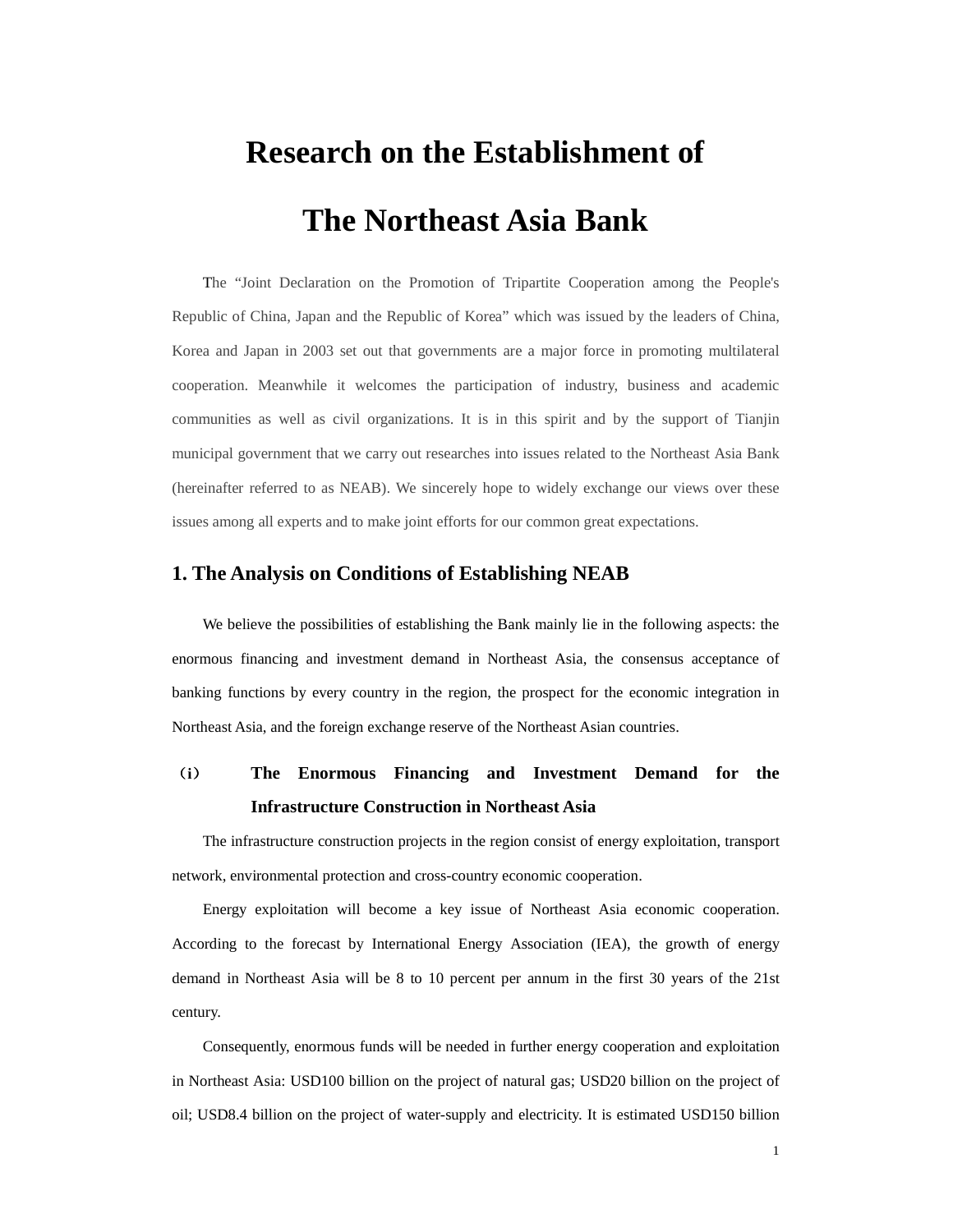are needed to renovate and reconstruct the energy infrastructure in the Far East in the following 30 years.

Future transport network in Northeast Asia mainly include: railway network, cross-sea network, airport and sea port logistic network

The land transport routes which will be built include: Tumen River transport corridor, Korean peninsula transport corridor etc. Russian and Korean experts estimate USD2.5- 5 billon will be needed to renovate railway system in the Korean peninsula. Meanwhile, billions of dollars are also needed to restore the road and railway network in Tumen region

The Northeast Asia plans to build three sea tunnels in the future: the Korea-Japan sea tunnel, the Bohai Sea Straight sea tunnel and the Russia-Japan sea tunnel. They will be significant parts of the paths connecting cities surrounded by Huanghai Sea and Bohai Sea, and important parts of Siberia continental bridge. The Korean experts expect it will take 30 years and USD60 billion to build the Korea-Japan tunnel. The Bohai Sea Straight tunnel needs an investment of USD 14 to 20 billion, while the amount for Russia-Japan tunnel is between USD15 and 50 billion.

The constructions of cross-country economic cooperation zone mainly consist of Tumen River region and border economic cooperation zone. The infrastructure construction in Tumen River region needs an investment of USD100 billion, i.e. USD1 to2 billion per annum. However, the total FDI amount is only USD1.8 billion, which is far short of the UNDP's original plan to raise USD30billion in 20years.The financing needs of Sino-Russian, Sino-Korean, Sino-Mongolian and Sino-Russian-Korean cross-border economic cooperation zones are also gigantic. For example, only the Huichun-Hashang-Luoxian cross-border economic cooperation zone is expected to need USD10billion.

### (ii) **The Relevant Interest and Consensus among Countries**

As a product of cooperation among governments, the establishment of NEAB not only needs the support of northeast Asian countries but of other countries as well. Because of the large scale of financing needs and import of advanced technology, we need the participation from other more countries, regions and international organizations. The support from all parties is a primary driving force in establishing the Bank.

#### **1) Countries in Northeast Asia**

Japan will be an important investor in the process of developing Northeast Asia. Meanwhile,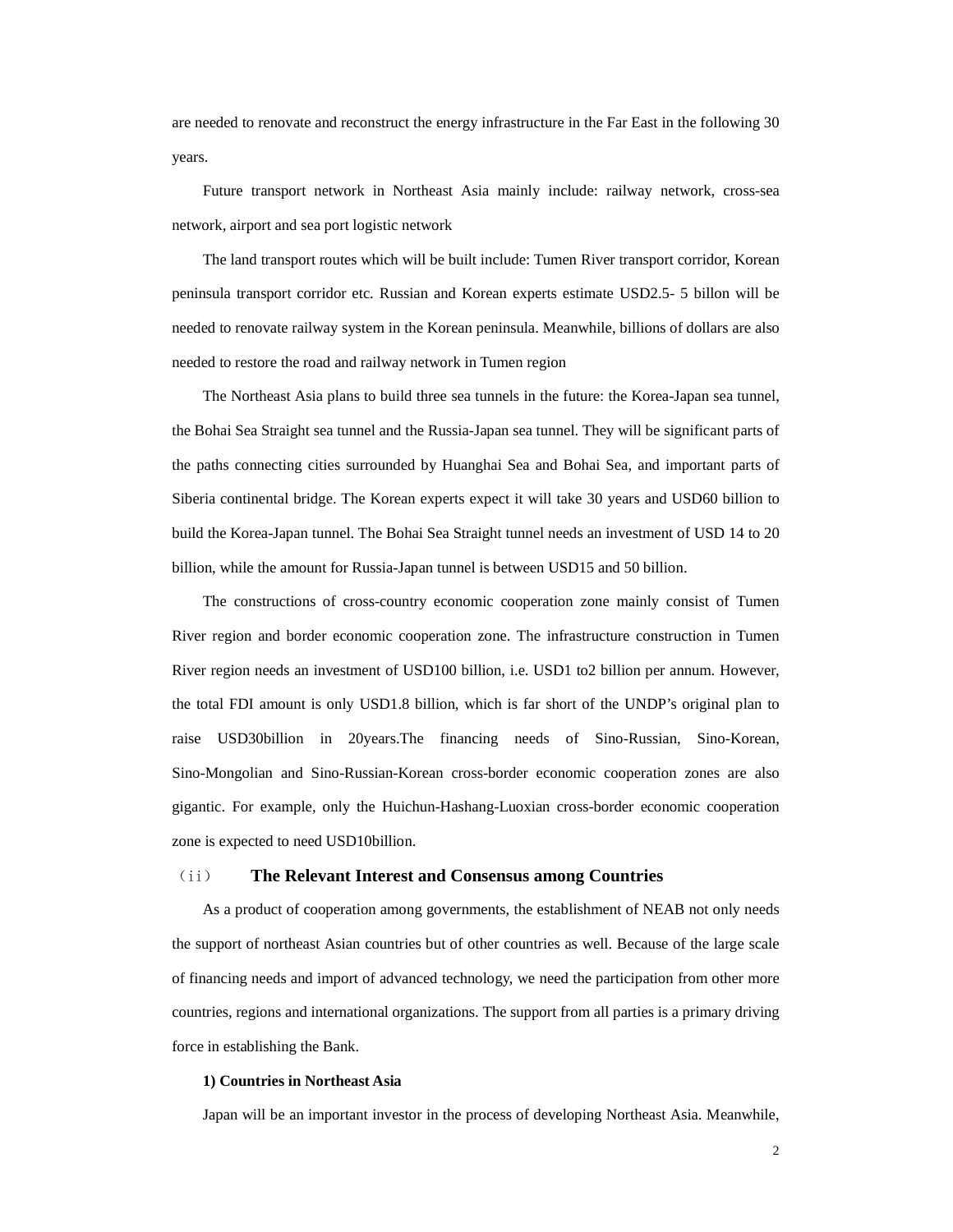it is also the beneficiary of energy exploitation. Therefore, it needs a multilateral platform to shoulder the regional exploitation obligations and to realize its own interests. NEAB offers Japan such an opportunity.

The establishment of NEAB will be a great impetus to the Korean national policy of "A peaceful and prosperous Northeast Asian Era". In 2003, President Policy Plan Committee---the Korean President's think tank, listed establishing the Bank as one of the ten new conceptions of Northeast Asian Era. It has become a major policy of the Korean government to promote the establishment of the Bank.

*The Strategy of Exploiting Far East and Siberia*, which was constituted by Russia in 2003, clearly set the Far East and Siberia as key to its future national economic development. NEAB to be established will provide Russia with large scale of low-cost fund and technical support. In addition, the involvement in establishing NEAB will offer Russia an important channel through which to participate in Northeast Asian affairs.

The infrastructure construction projects in DPRK and Mongolia have a high demand for fund support. At present, both countries are making efforts to introduce foreign technology and attract fund to restore domestic economy. NEAB will therefore provide fund support to the two countries for their economic construction, which will be helpful to improve the living conditions of the people in both countries.

#### **2) Countries and Organizations outside the Region**

For U.S and EU, the promising future of Northeast Asia will bring them a lot of profiting opportunities. Joining the Bank, first, they may enjoy relevant privileges as member countries and participate in NEAB's decision-making to express the interest requirement for their own countries; second, enterprises of member countries may be preferred in biding infrastructure construction projects and being selected for making investment.

The goal of the World Bank, UNDP, Asian Development Bank and other international organizations is to raise fund for global or local development. However, it is difficult to meet the needs of every country at the same time. NEAB will provide such organizations a long-term channel for investment in Northeast Asia, e.g. set up special fund managed by NEAB. This may help enhance their influence in the region and set up a good example for other sub-region development.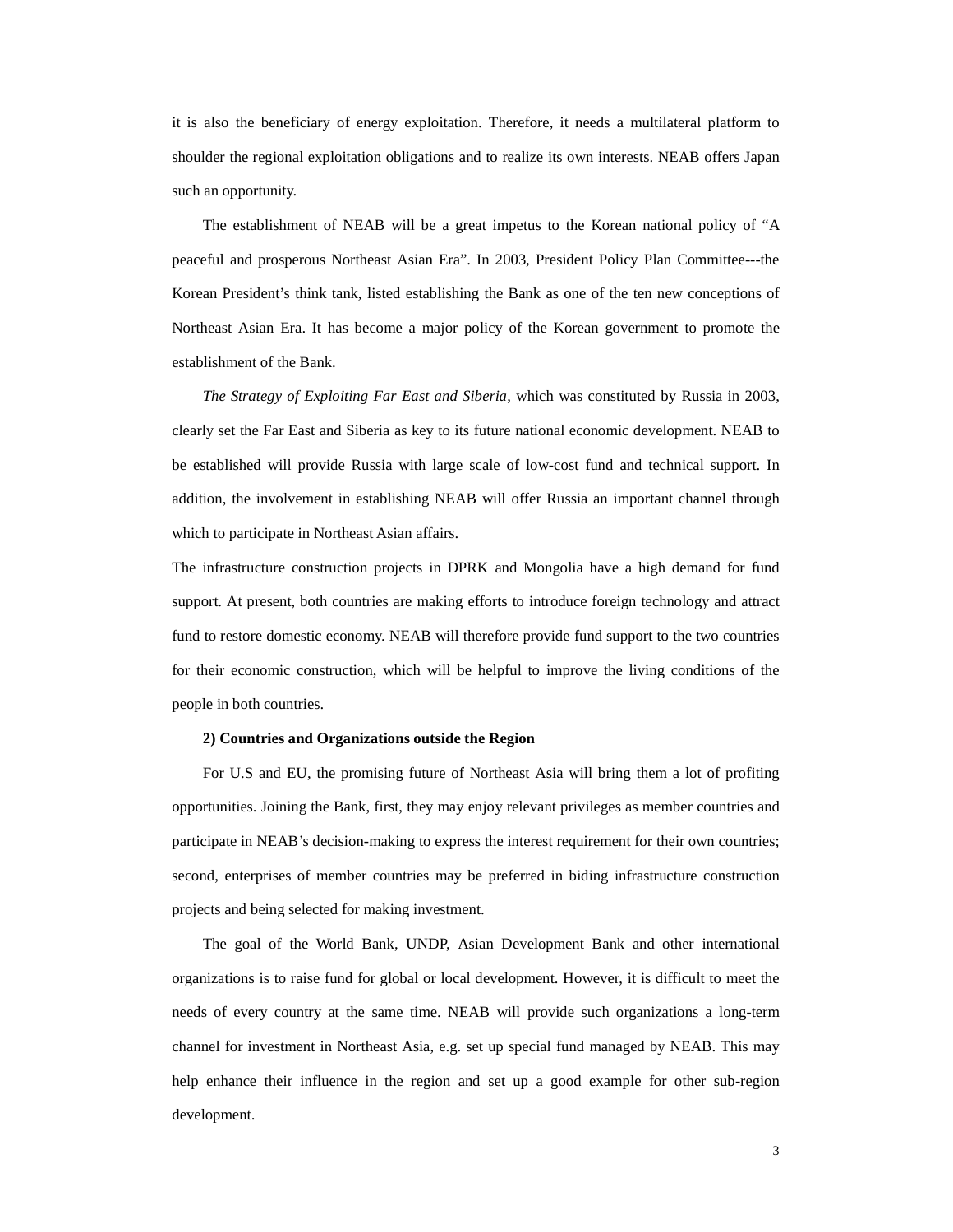#### (**iii**) **The Prospect of Northeast Asia Economic Integration**

The issue of promoting northeast Asian economic integration has drawn intense attention and active support from related countries. In Oct. 2003, the Chinese, Japanese and Korean top leaders released the *Joint Declaration on the Promotion of Tripartite Cooperation among the People's Republic of China, Japan and the Republic of Korea* during the ASEAN+3 Summit in Indonesia. The *Joint Declaration* points out that the three countries will strengthen comprehensive and future-oriented cooperation in various fields, including trade, investment, and finance on the basis of equality, mutual trust, mutual respect, mutual benefit, and all-win situation. In Nov.2004, during ASEN+3 Summit in Laos, the leaders of China, Japan and Korea passed the *Strategy of Cooperative Actions among China, Japan and Korea* and the *Report of Cooperation Progress among China, Japan and Korean* and further made it fixed the policy of promoting the economic integration of three countries under the framework of the *Declaration*.

The *Joint Declaration*, particularly points out the necessity of enhancing the cooperation in finance: In order to promote the regional economic stability, the three countries should continue with more dialogues regarding economic policies and deepen the regional economic cooperation process in future including exploring the possibility of establishing the regional financing and stabilizing mechanism, and developing the regional bond market. The three countries will strengthen the cooperation and coordination in international financial organizations. The *Report of Cooperation Progress among China, Japan and Korea* also points out the direct investment by the three countries will be helpful in realizing their all-win expectations and achieving the economic integration in Northeast Asia. In addition, the *Report* put forward that further efforts should be taken in encouraging the direct investment according to actual needs, and in dealing with especially the specific problems confronted with by investors such as investment obstacles.

To summarize, the major countries in Northeast Asia hold positive attitude toward Northeast Asia economic integration, and pave ways for comprehensive economic and financial cooperation. Meanwhile, they have laid a sound political foundation for the establishment of NEAB.

## (**iv**) **The Foreign Exchange Reserve in Northeast Asia**

All parties of NEAB shall become shareholders only with the foreign exchange reserves provided with by their governments. Therefore the foreign exchange reserves of each country in Northeast Asia are a direct influencing factor determining the successful establishment of NEAB. The total foreign exchange reserves of all six countries in Northeast Asia reached USD2, 500 billion by the end of December, 2006, during which China exceeded Japan in the reserve amount in March, 2006 and becomes the No.1 country for its foreign exchange reserve. By the end of December, 2006, the total foreign exchange reserve in China reached USD1068.49 1billion, Japan reached to USD881 billion, Korea reached to USD238.882 billion, Russia reached to USD295.568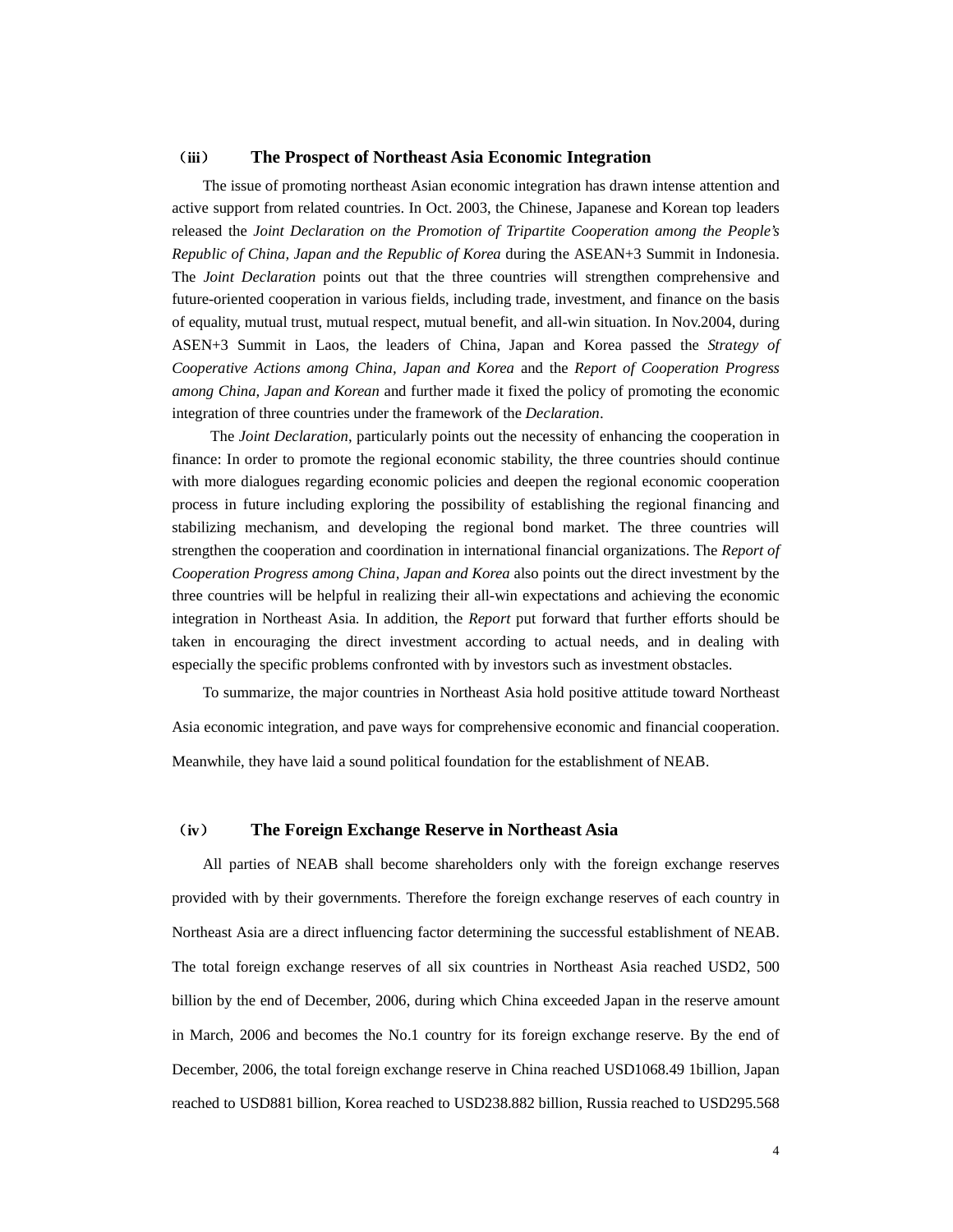billion.

The high reserve level and multi-currency structure will raise NEAB's credit rating, increase the international investors' confidence, and thus facilitate the financing capability of the Bank in international financial market so as to lower its financing cost and increase financing efficiency during future operation.

## **2. The Framework Design of NEAB**

There are mainly three key points in the framework design of NEAB: 1) The theoretical orientation of NEAB, including its nature and its relationship with other multi-lateral financial institutions; 2) The capital arrangement, i.e. the total capital, subscription method and equity ratio; 3) Resource and operation of the fund.

## (**i**) **The Theoretical Orientation of NEAB**

#### **1) The nature of NEAB**

If to take into account the actual financing needs in Northeast Asia and the experience from other multilateral international financial institutions, a policy-oriented bank is the best suitable choice. NEAB should be a sub-regional policy-oriented bank as well as a financial institution executing the long-term financing and investing plans for each government in the region whose capital is to be provided with by the government or the governmental financial institutions of each country in the region as its initiators and shareholders.

There are two following reasons:

First, as being a policy-oriented bank, it aims mostly to provide fund support to the infrastructure construction projects in the region. The fund required for by these projects is usually of huge amount and long term. Consequently, it is the policy-oriented bank that is able to meet the requirements of providing low-cost financing.

Second, although as being a policy-oriented bank, yet it does not mean NEAB will operate entirely without considering the market. It will allocate its fund mainly according to the market parameters. It will have the same means of financing and investment as modern commercial bank does. Besides, NEAB will enjoy the advantages such as having high credit rating, making large scale of financing and investment, and offering lower lending rate.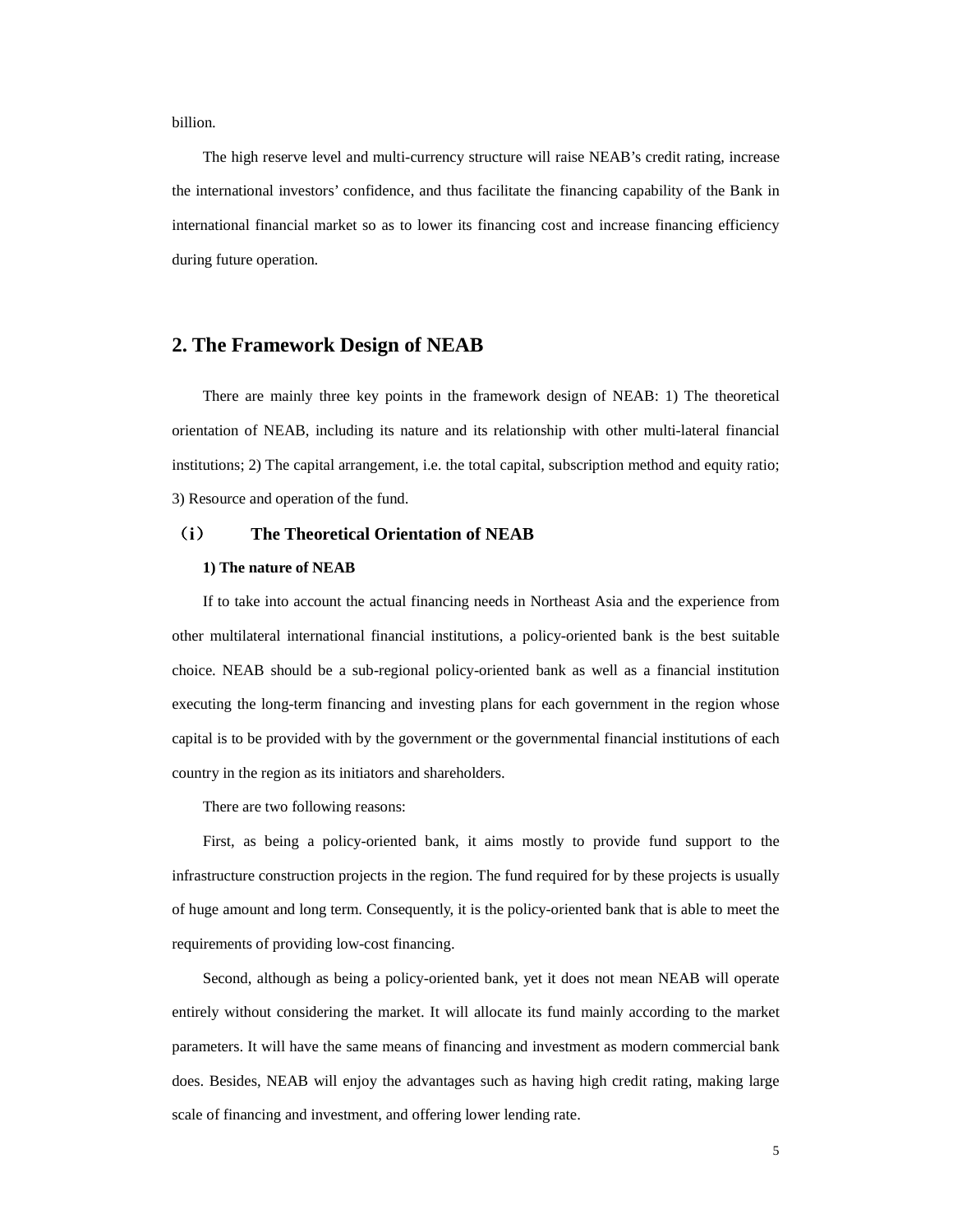#### **2) Relations between NEAB and other multilateral financial institutions**

 The relations between NEAB and other multilateral financial institutions will be complementary, cooperative and coexisting, but not substitutive. There are three reasons:

 First, NEAB will make up the investment shortage in Northeast Asia by other multilateral financial institutions. The existing multilateral financial institutions can not meet the financing demands for basic facilities construction in Northeast Asia. For instance, the Asia Development Bank, as a multilateral financial institution in Asia, puts its investment mainly in Southeast Asia and South Asia. There is only 4% out of its total investment amount which is put in Northeast Asia. As the largest development bank in the world, the funds of the World Bank are mostly invested in Latin America and Africa. Therefore, NEAB will have a wider space for its business development.

Second, from the analysis of existing cases, the regional and sub-regional multilateral financial institutions are able to coexist with each other. In Europe, there is the European Bank for Reconstruction and Development and European Investment Bank .Besides, the Nordic countries set up Nordic Investment Bank for the development of their local economies. In America there is Inter-American Development Bank and North American Development Bank which complements each other.

#### **(ii) Capital and Equity Ratio of NEAB**

#### **1) The total capital amount**

 The current practice of the multilateral financial institutions is to take the total GDP amount of the area as the chief reference to fix the total capital amount, i.e. to fix the ratio of the bank's capital amount to the total GDP amount of all countries in the area. In our case the capital amount of NEAB will be mainly determined by taking reference to the GDP amount of all countries in Northeast Asia, while the investment demand in the region and the orientation of NEAB will also be considered.

With regard to the following such as the total GDP amount in Northeast Asia, the current practice of the capital amount determined by the membership countries of multilateral financial institutions, the tremendous investment requirement in Northeast Asia, and NEAB's main objective of supplying fund to the basic facilities construction in the region, we consider to set the ratio of NEAB's total capital amount to the GDP amount of all countries in Northeast Asia as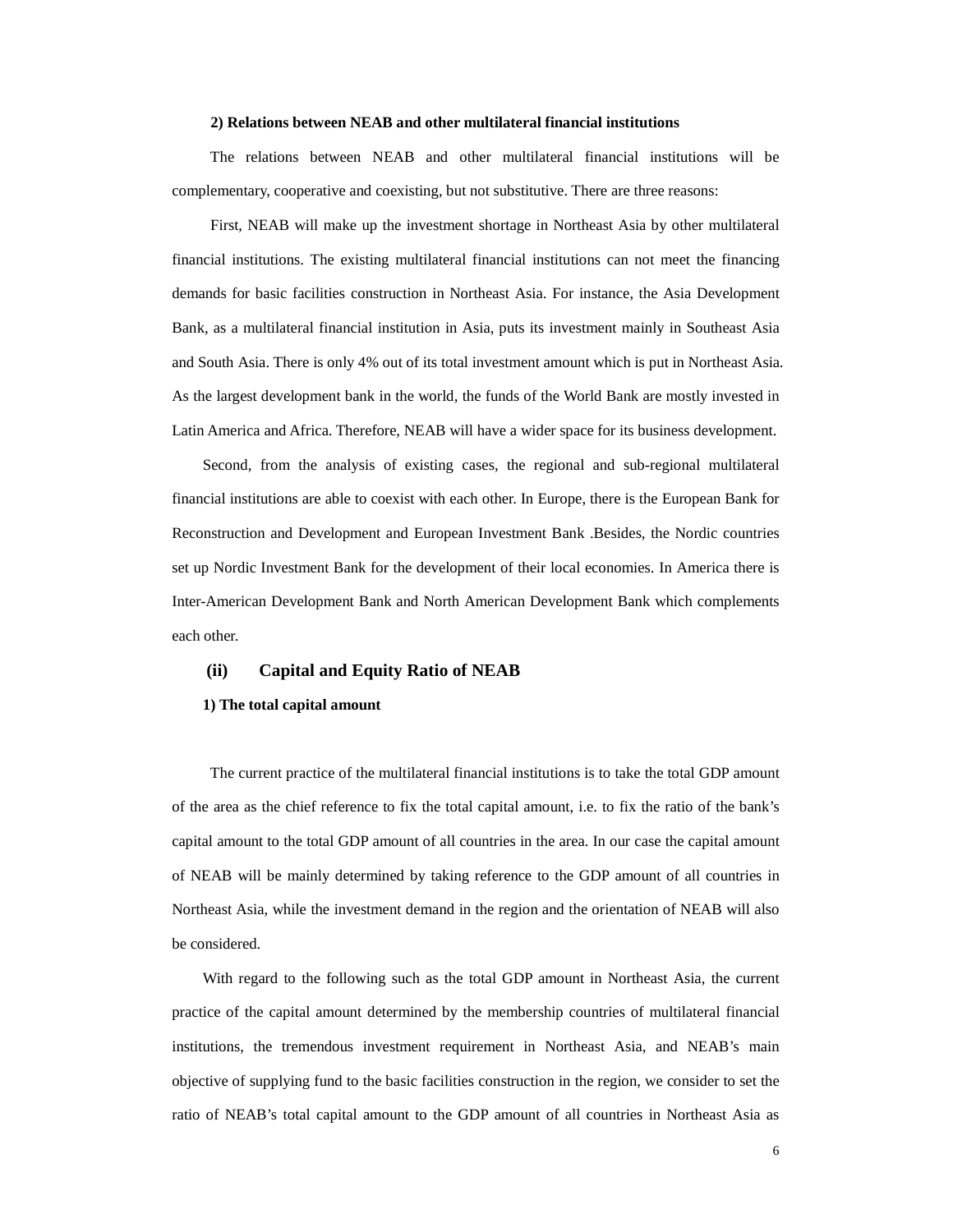0.5%. Therefore, NEAB's total capital amount will be USD40billion.

#### **2) Subscription Approach**

The equity of NEAB is composed of paid-up capital and uncalled capital. The paid-up capital, which is the actual capital every member country contributes, is the original capital when NEAB starts to operate; while the uncalled capital is a back-up fund which will not be paid unless NEAB meets with some emergencies or operation crises.

In order to design the paid-up capital ratio, we must not only draw the experience from other multi-lateral institutions but also take the financing needs and the economic strength in Northeast Asia into account. The following table shows the paid-up and uncalled capital ratio of the major multilateral institutions

| Bank                          | <b>Uncalled Ratio</b><br>Paid-up Ratio |          |
|-------------------------------|----------------------------------------|----------|
| World Bank                    | 20%                                    | 80%      |
| <b>Asian Development Bank</b> | 7%                                     | 93%      |
| European Development Bank     | $30\%$                                 | 70%      |
| American Development Bank     | $4.3\%$                                | $95.7\%$ |
| Nordic Investment Bank        | $10.1\%$                               | 89.9%    |

 NEAB's main objective is to supply fund for basic facilities construction in Northeast Asia. These projects generally need huge amount of fund and take many years, thus the paid-up capital by the membership country should be as much as required. In addition, with regard to the economic strength of every member country, the paid-up capital ratio will be set as 10%.

The detailed subscription approach is as followed:

- (a) Provided that NEAB's total capital is USD40billion, which will be raised by 4million shares will be subscribed, each worth USD10, 000.
- (b) NEAB's paid-up capital ratio required is 10%, i.e. the total paid-up capital will be USD4billion.
- (c) The paid-up capital shall be paid within a number of years. Half of the total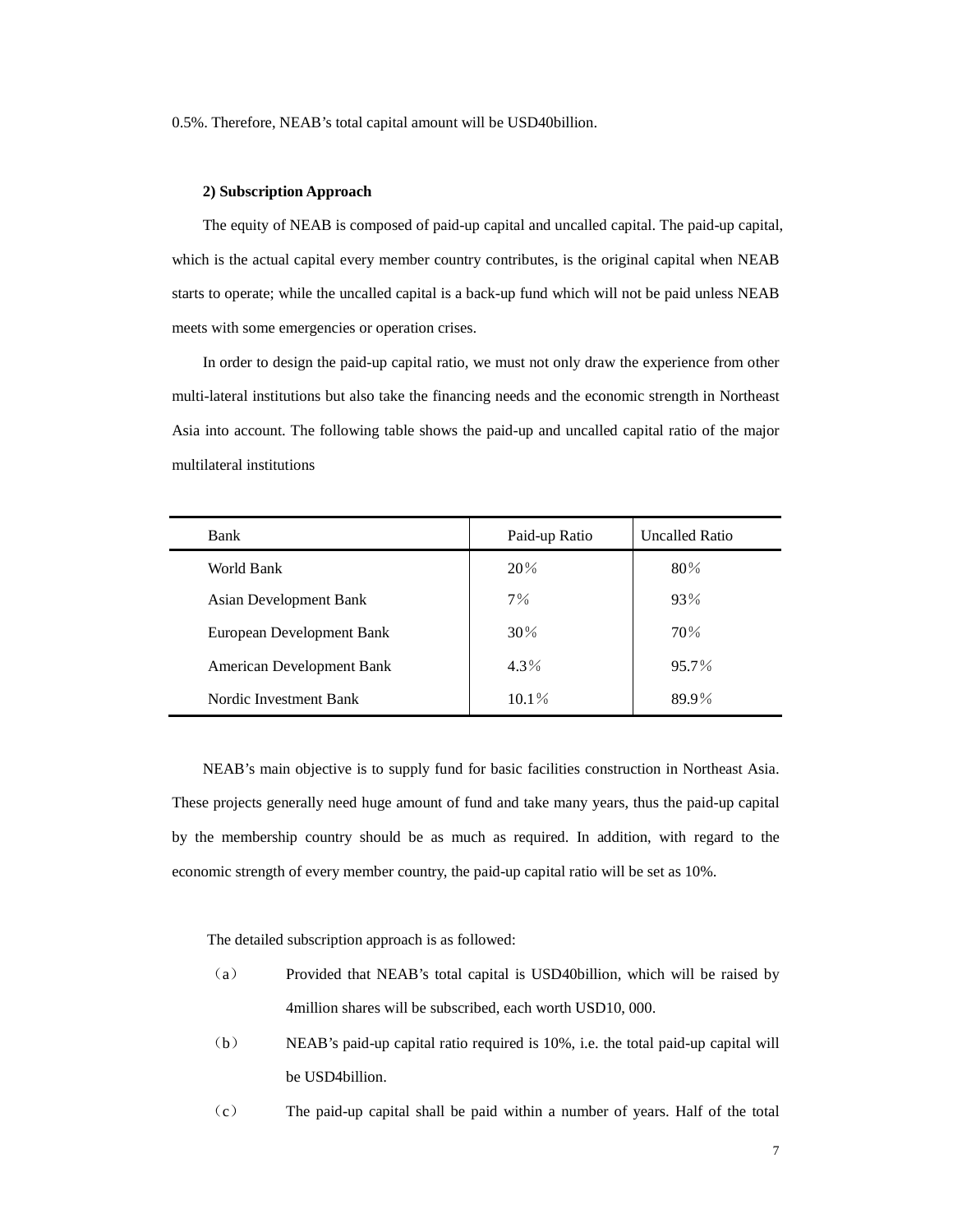amount shall be paid with freely convertible currency (e.g. US dollar), the rest may be paid in domestic currency.

#### **3) Design of equity ratio**

(a) Principles of equity ratio

Two principles are critical to the design of the equity ratio: first, equality and mutual benefit; second, the ratio shall indicate the economic development and the potential development of the member countries.

(b) The equity ratio of countries in/outside Northeast Asia

To design such a ratio, we must first consider the need to attract fund and import technology from developed countries, so that certain amount of shares should be distributed to those countries outside; second, we must put the interest of local countries first, therefore, they should be given the lion's share. With regard to the practice of other multilateral financial institutions, and NEAB's principle being to better serve the member countries in Northeast Asia, the equity ratio to member countries in Northeast Asia shall not be less than 60%; the rest 40% shall be subscribed by multilateral financial institutions or countries outside.

#### **4) The design of equity ratio of member countries in Northeast Asia.**

In designing such a ratio, the World Bank and other institutions use weighted average by taking into account of the three main economy indicators: GDP, Forex Reserve, and foreign trade volume. In selecting the economic indicators as reference for designing NEAB's equity ratio, on one hand we should consider the factors of GDP, foreign exchange reserves and foreign trade volume; on the other hand we should focus more on their respective growth rate which can show each country's investment capability, economy actuality, and its development potential and interest claim. All these are essential considerations in designing NEAB's equity ratio to each member country in Northeast Asia.

In designing such a ratio, we will take into account of the three main economy indicators: GDP, Forex Reserve, and foreign trade volume, and their respective growth rate. The method we use for calculation of such is **comprehensive weighted average.** The following table shows the equity ratio of each member country based on the statistics between 2000 and 2005. The final equity ratio percentage will be worked out and fixed through discussions mutual negotiations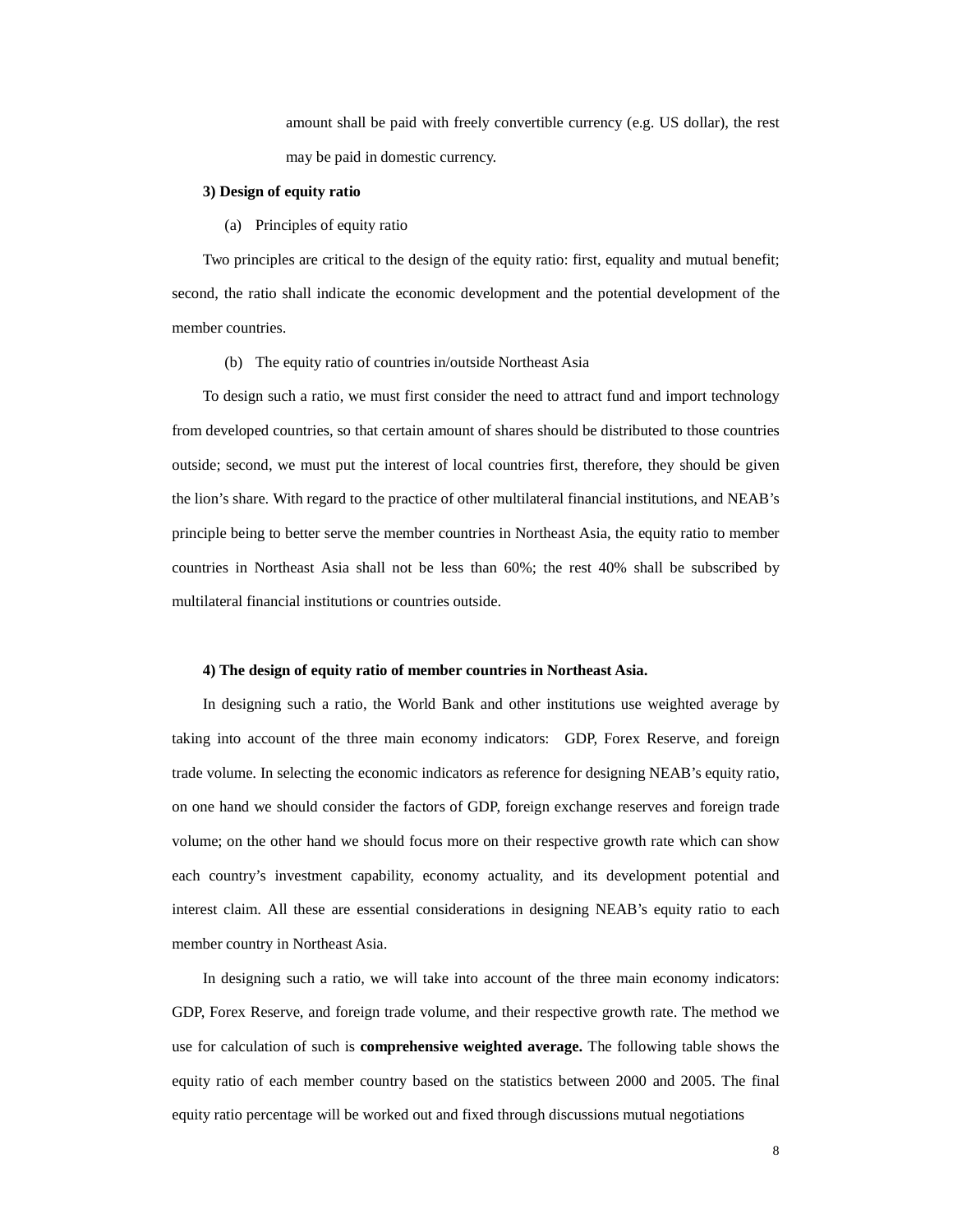Equity Ratio of Six Member Countries in NEAB

| China | Japan | Korea | <b>Russia</b> | <b>DPRK</b> | <b>Mongolia</b> |
|-------|-------|-------|---------------|-------------|-----------------|
| 30%   | 30%   | 14%   | 16%           | 4%          | 6%              |

In order to accelerate the establishment of NEAB, the assigned governmental representatives of each country in Northeast Asia are highly suggested to hold negotiations on the related issues as early as possible. Considering the urgency its establishment, we can take flexible ways for negotiation. For instance, the governmental policy-oriented financial institutions of each country can hold negotiations directly with the large enterprises hold by their governments to quicken the steps for NEAB's establishment. The governmental policy-oriented financial institutions in Northeast Asia include: China Development Bank, China Import and Export Bank, South Korea Development Bank, South Korea Export and Import Bank, Russia Development Bank, Development Bank of Japan, etc.

## (**ii**) **Capital operation**

#### **1) Capital sources**

At the early phase after NEAB's establishment, because of the relatively fewer shareholders and small capital, the main source of fund is the submission from share holder countries, including direct fiscal investment, investment from policy-oriented financial institutions and large enterprises hold by government. When condition meets, long term funds and other funds with long term character of member countries can be absorbed directly.

With the increase of NEAB's shareholders in number and the enlargement of its capital, apart from submission from shareholders, other ways such as bond launching, funding and direct loaning can be considered.

#### **2) Capital operation**

At the start period of NEAB's establishment, due to its small capital, the main field of capital use is operated by "agent" model, i.e. the project funds which are to be invested in Northeast Asia from other multilateral financial institutions are consigned to NEAB. The funds can be received and paid, managed, and used by the Bank according to the intuition's instruction or special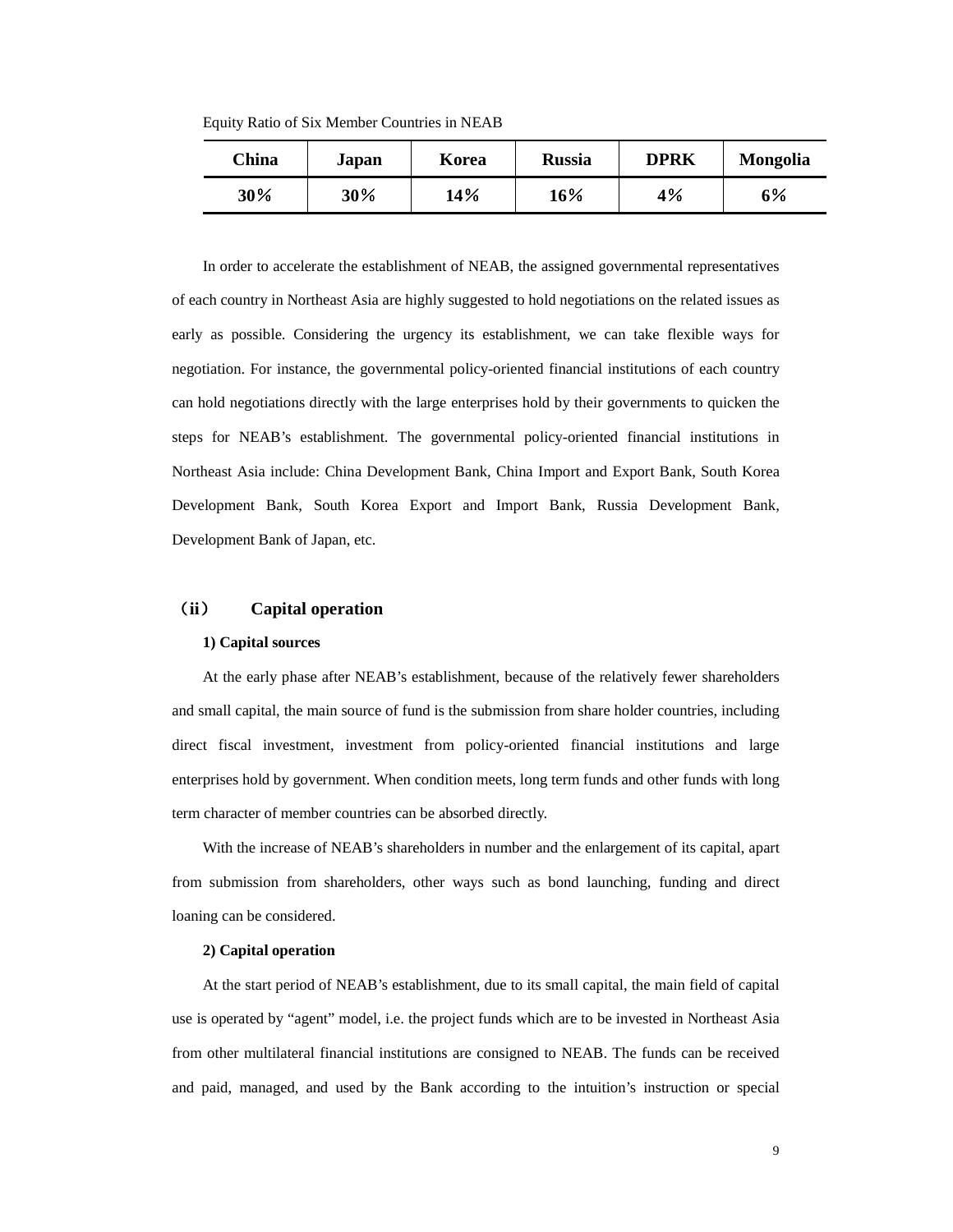purposes. The agent businesses include information technology services, loan transferable services and project consigned agent business, etc.

With the increasing channels of NEAB's capital sources, other ways of funds operation can be expanded, such as loans, stock investment, joint financing, fund investment, technology aid and Grant Aid.

## **3. The analysis and suggestions for headquarters location of NEAB**

## **(i) The analysis of selecting headquarters location by multilateral banks**

From the headquarters location selecting experiences of multilateral financial institutions, the headquarters site conditions of the Bank should include: unparalleled geographical location, convenient transportation and communication, tremendous economic development potential, favorable policy and stable financial environment.

## **(ii) The conditions in China meet the requirements of NEAB's headquarters location**

China has made tremendous achievements since its economic reform and opening to the outside world. The market economy system is being established and its open economy rapidly develops. China has been preliminarily chosen as the world manufacturing base in the global work allocation system. What's more, China's FDI has continuously reached a high level around the world over the past few years. In the aspect of finance system reform, after entry into WTO, China has gradually fulfilled its finance opening policy and has made progress in its capital market reform and opening, banking and interest marketing reform, finance regulation system improvement, foreign exchange system and capital account reform, and financial market innovation, which will undoubtedly create a favorable economic and financial environment.

#### **4. Appeals and Suggestions**

As the scholar from China, I am very much honored to attend this splendid conference. I would like to use this valuable opportunity in the last part of my speech to appeal for and make some suggestions on the following:

(i) To work out a Letter of Appeal which will be based on the common agreements reached so far by the Northeast Asian Economic Symposium during the  $4<sup>th</sup>$